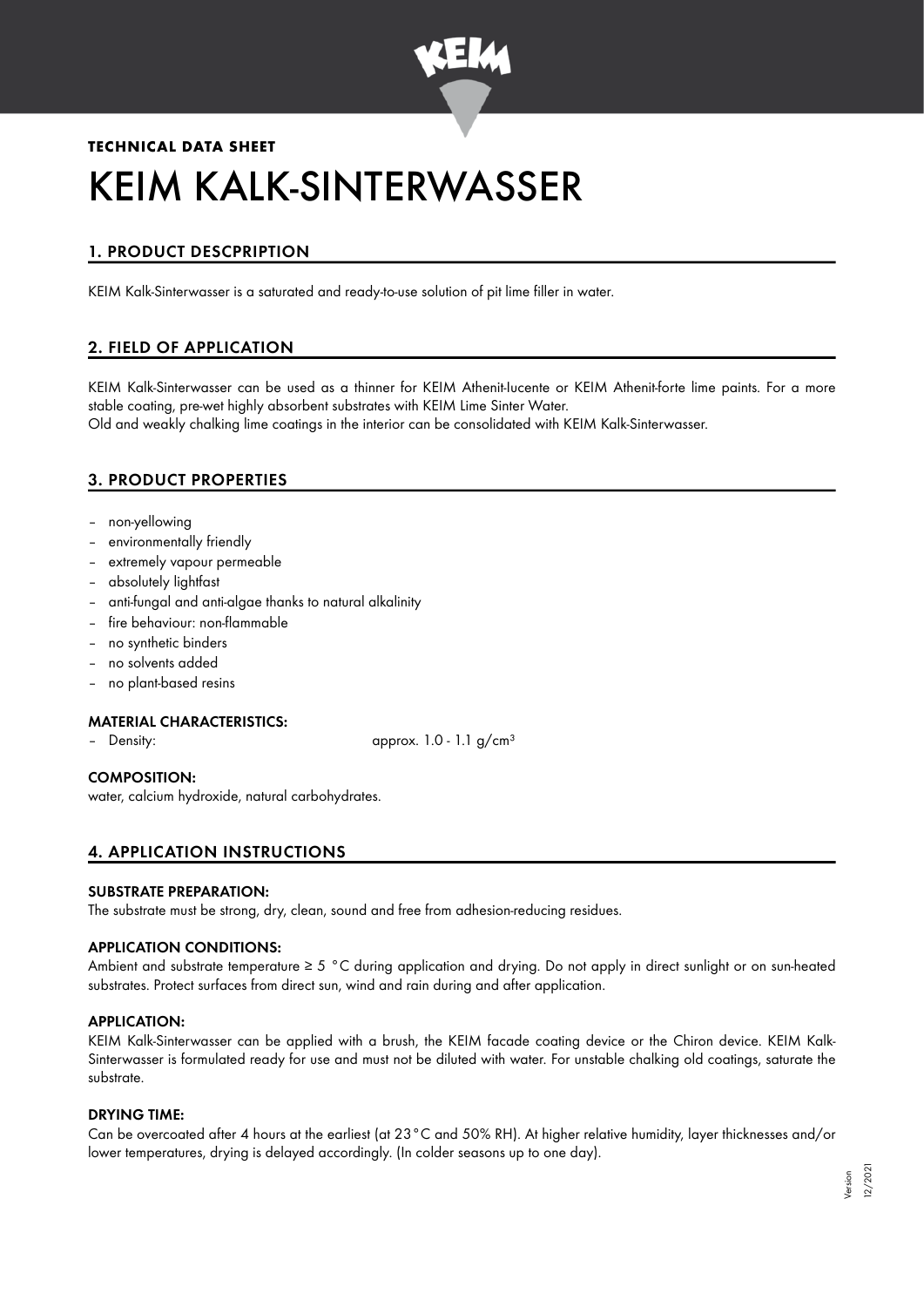#### CONSUMPTION:

approx. 0,2 l/m², Application as primer.

These material consumption values are guide values for smooth substrates. Exact consumption values must be determined by means of test areas.

#### CLEANING OF TOOLS:

Clean immediately with water.

## 5. PACKAGING

| <b>Container content</b> | Unit of measure | Quantity on pallet | Type of container |
|--------------------------|-----------------|--------------------|-------------------|
|                          |                 | 24                 | jerry can         |
|                          |                 | 96                 | jerry can         |

## 6. STORAGE

| max. storage time | <b>Storage conditions</b>                            |  |
|-------------------|------------------------------------------------------|--|
| 12 months         | cool<br>frost-free<br>keep container tightly sealed. |  |

### 7. DISPOSAL

For disposal information refer to section 13 of the safety data sheet.

#### EC WASTE CODE:

Waste code: 06 02 99

#### 8. SAFETY INSTRUCTIONS

Please, refer to the Material Safety Data Sheet.

#### GISCODE:

GIS code: BSW 60

# 9. GENERAL INFORMATION

Cover surfaces not to be treated, especially glass, ceramics and natural stone. Any splashes on surrounding surfaces or traffic areas must be rinsed off immediately with plenty of water.

Mixing with products not part of the system or other foreign additives is not permitted.

# 10. CERTIFICATES & QUALITY SEALS